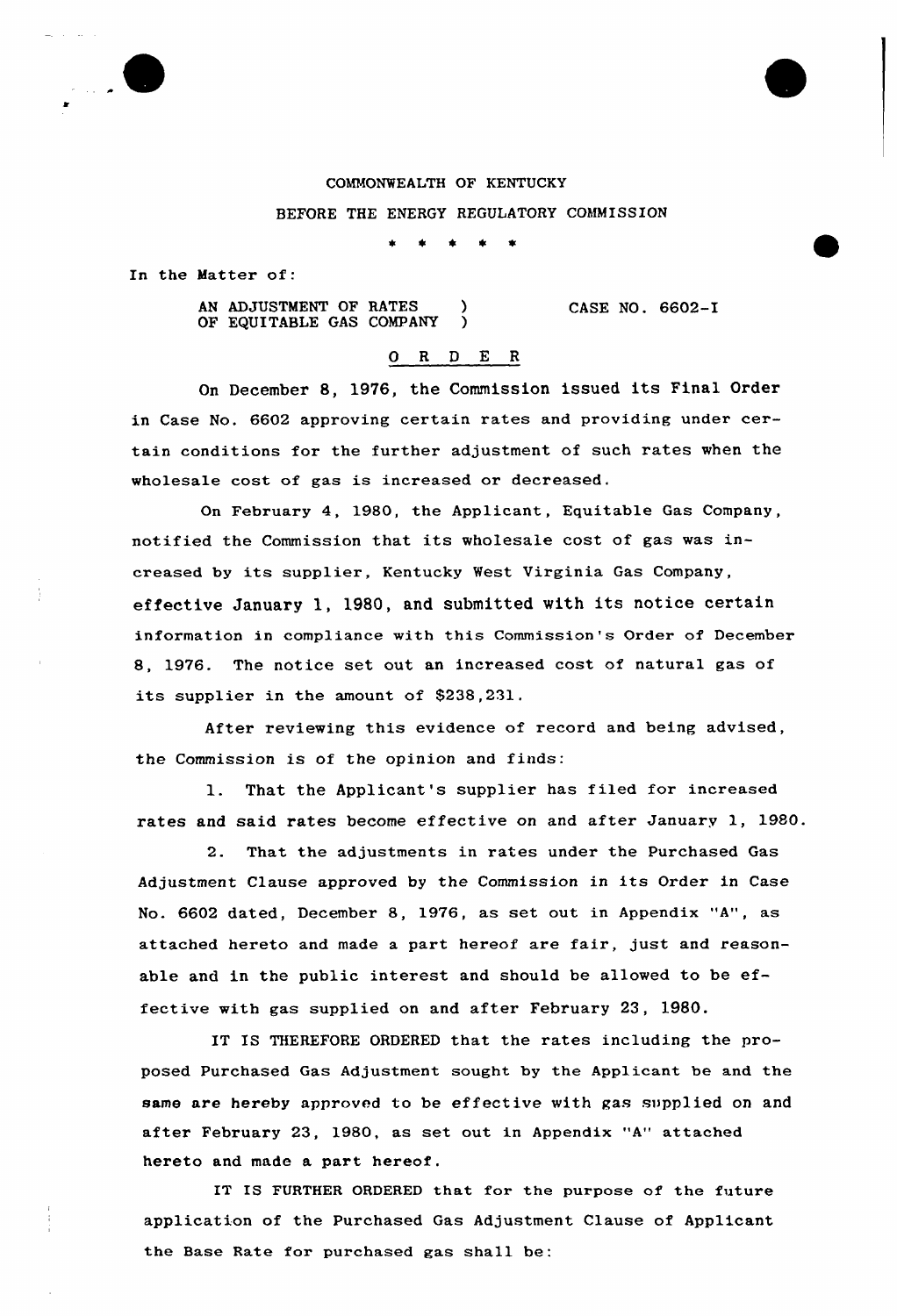

**Commodity** 

Ky. West Virginia Gas Company

1.1978¢/dth

IT IS FURTHER ORDERED that the information furnished this Commission by the Applicant on February 4, 1980, constitutes full compliance with the Commission's Order in Case No. 6602 and any other information ordinarily required to be filed under the Commission's Rules is hereby waived.

IT IS FURTHER ORDERED that within thirty (30) days after the date of this Order, Applicant shall file with this Commission its revised tariff sheets setting out the rates approved herein.

Done at Frankfort, Kentucky this 13th day of March, 1980. ENERGY REGULATORY COMMISSION

Kuy My

ATTEST: